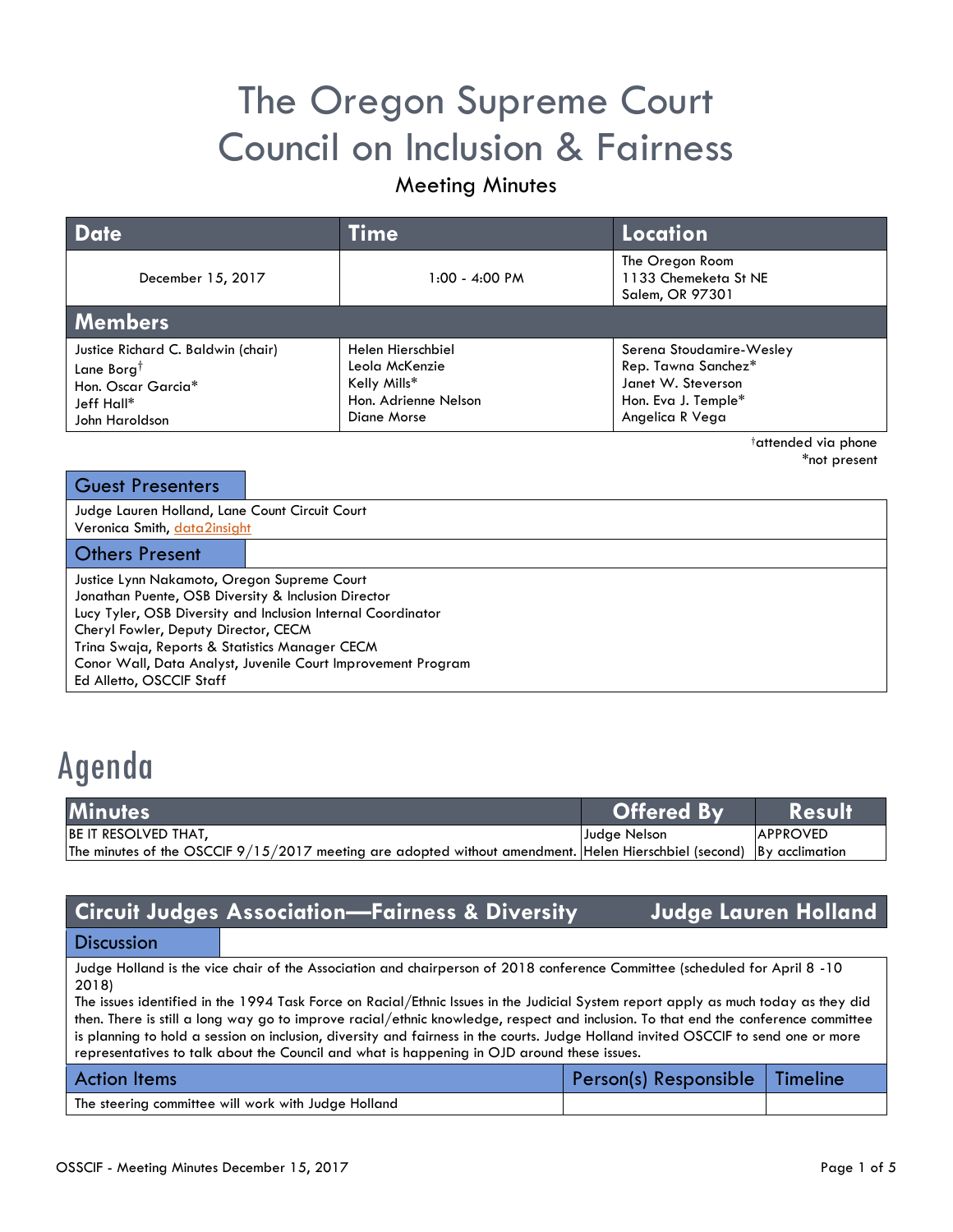# **Data Analysis Subcommittee Update Leola McKenzie**

### **Presentation**

The Data Analysis Committee has had a number of deep discussions and challenged each other around ways to identify, collect and analyze racial and ethnic data.

To date committee members have:

- Examined examples of felony and misdemeanor filings in Odyssey and found that:
	- o The use of these fields varies greatly across the state.
	- o Multiple races and ethnicities are entered for the same individual in different cases.
	- o In some cases, a person's race or ethnicity is changed during the course of one case.
	- o Much of Odyssey's race and ethnicity data is forwarded from law enforcement agencies and has its own issues and problems
- Identified ways that Odyssey's current race categories do not match the Federal categories
- Identified points in the system where we could collect R&E data with pros and cons for each point
- The committee has struggled with a chicken and egg problem:
	- Do we decide what data we can gather and how we can gather it and see what it tells us?
	- Do we decide what issue(s) we want to study then look for data?

The committee decided we needed some direction from the larger Council and guidance as to how to proceed. So, we have invited Veronica Smith to talk to us today. (Judge Nelson, Judge Temple and Ed Alletto heard her presentation at the National Consortium on Racial & Ethnic Fairness in the Courts Conference in May 2017)

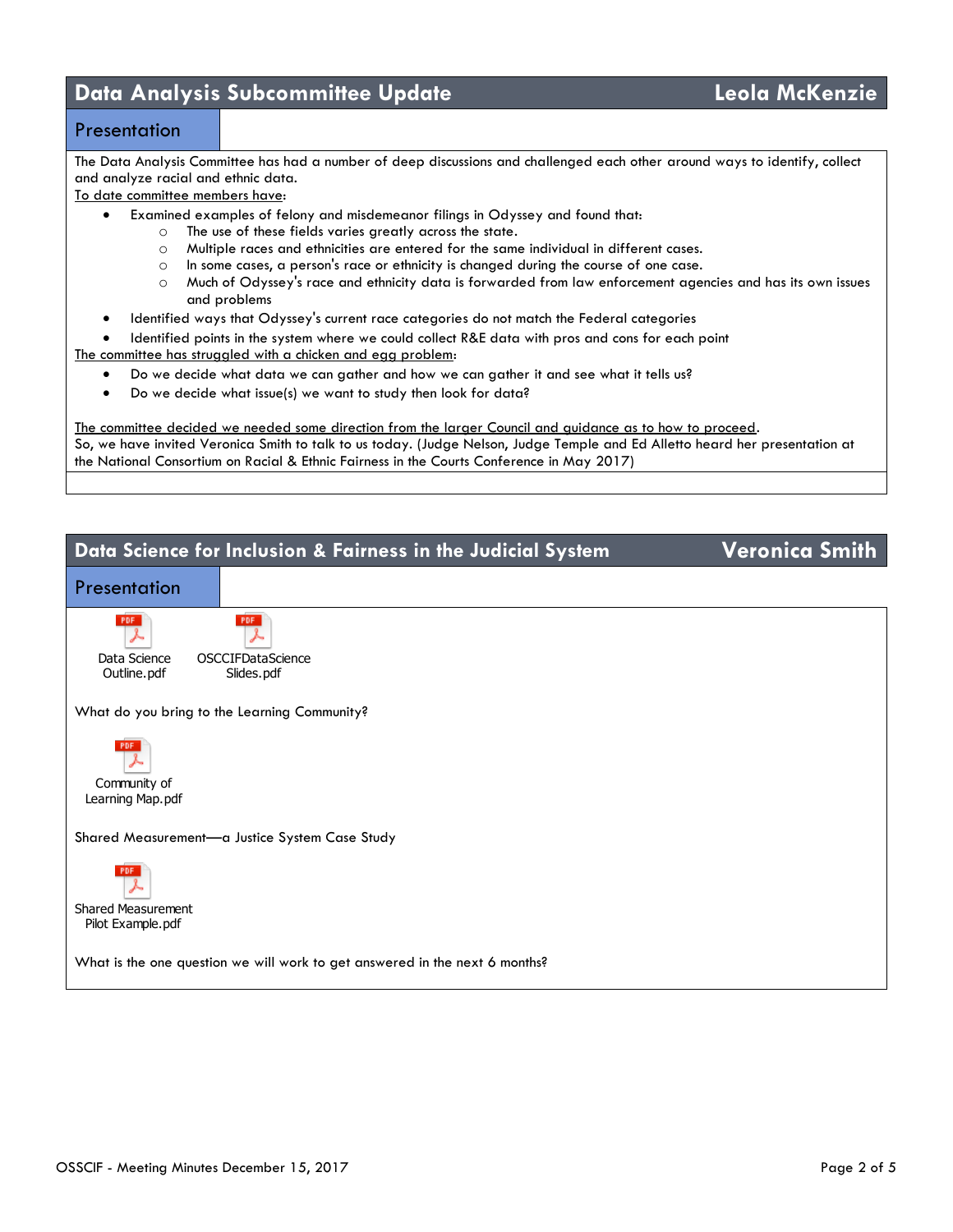# **Performance Measurement Pilot Project—Next Steps Leola McKenzie**

### **Discussion**

Ms. Smith asked OSCCIF members and guests to brainstorm answers to the following question:

#### **What if you could get a sound answer to a question about your program that would help improve outcomes?** (Or more simply, what are the questions you want/need answers to?)

After a short discussion of each, we used multi-voting to prioritize the list. Below are the items discussed ranked by number of votes received:

#### **6 votes**

- Do you trust the court/judicial branch of government to decide your case fairly?
- Do OJD employees feel there workplace is free of bias?
- What percentage of the disparate racial outcomes in our court system are due to court practices (or other judicial actors) vs. societal problems?

#### **5 votes**

- Do people who are involved in \_\_\_\_\_\_\_\_\_\_ (i.e.: family law matters, juries, mediations...) have similar outcomes regardless of race?
- Do we have an appropriate level of diversity within the judicial department (staff, judges)?

#### **4 votes**

How does bias affect the work environment and our interactions with others?

#### **3 votes**

 Are charges filed against persons of color less likely to be reduced or dismissed than those filed against white individuals?

#### **2 votes**

- How do we demystify the court system for non-dominant culture members?
- What are the under-reporting ranges for race & ethnicity in the criminal justice system?
- Do you think you are treated fairly by the courts? Why or why not?

#### **1 vote**

- Are there disparities in how people are treated in court?
- What are the barriers for POC to accessing court for civil legal needs?
- $\bullet$  How many potential litigants walk away/give up on filing due to filing fees or feeling overwhelmed by the process? \*literacy, language (no or limited language)

#### **Other items considered**

- Are persons of color who are referred to prosecutors more likely to be charged with a crime than white individuals who are referred to prosecutor?
- How does race affect prosecutorial charging decisions?
- What trainings are available for local courts to present to staff on diversity and inclusion?
- Do persons of color who are convicted of crimes receive harsher sentences than white individuals who are convicted of the same crimes?
- How many people are eligible for expungement? Demographic?
- Whether trial court administrators support diversity and inclusion training for their staff?
- 1) Are Oregon judges interested in knowing more about their own implicit bias? 2) What can we offer judges to help them see positives of pursuing inclusion?
- Whether a staff survey on diversity & inclusion would be helpful and, if so, what should the survey look like?

#### **Conclusions**

The Data Analysis Committee will select one of the above questions and develop a pilot project proposal to answer it. The proposal will be submitted to the full Council for approval.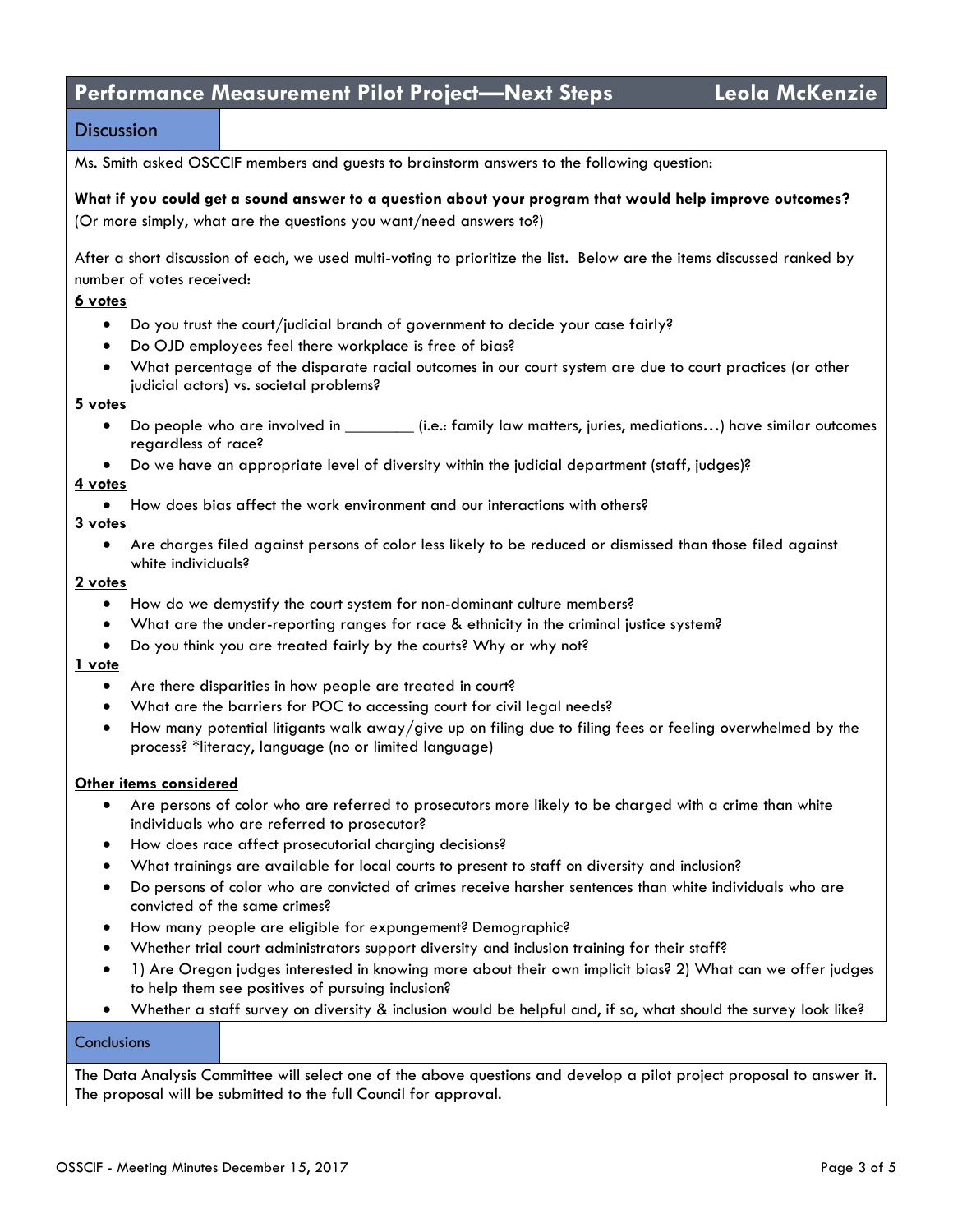# **Workforce Development Subcommittee Update Judge Nelson**

## **Presentation**

The Committee has not met since the last Council meeting. They have produced a draft survey that asks OJD employees how they feel about OJD's workplace environment around inclusion & fairness issues and what would help improve the current climate in the workplace. The intent is to gather data starting in a few locations and eventually statewide.

## **Conclusions**

Veronica Smith will review and comment on the draft survey